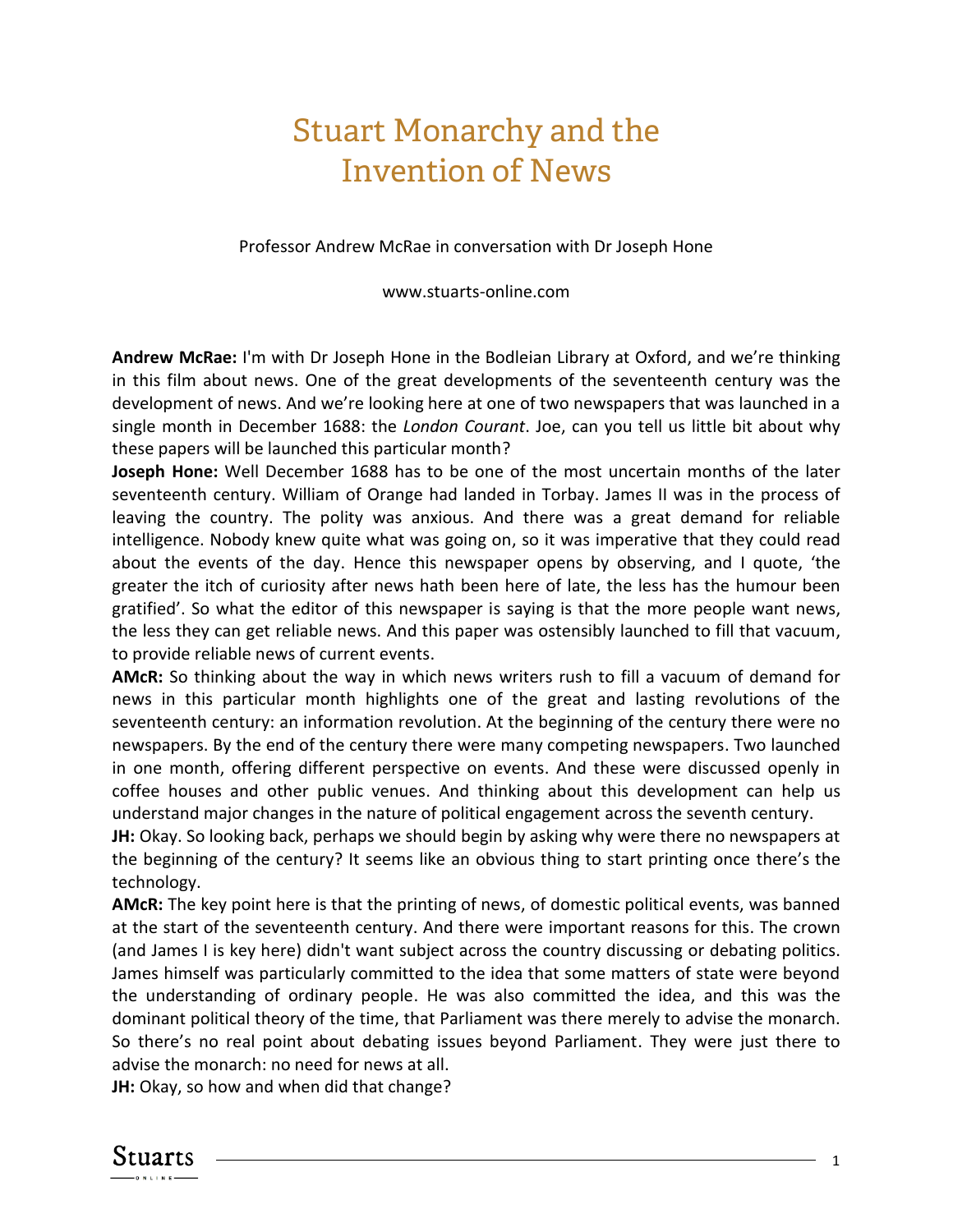**AMcR:** I think this was changing really by the time that James came in. These theories of government, as much as people like James were committed to them, were under great strain. And this was evident in the appetite for news. So what we find, even at a time when the printing of domestic news was officially banned, we find all sorts of manuscript newsletters being circulated. People writing down, scribbling down, and rewriting and circulating across the country, reports of what was going on in parliament. And people were allowed to print news from the continent. So the continental wars of religion, the Thirty Years' War in the early seventeenth century, were avidly followed month by month in England. And there was a great exchange of news also orally, especially in London. People would meet each other and say 'what's the news', and exchange news, gossip, scandal in the way that newspapers would eventually take over and do.

**JH:** So if a monarch such as James I was responsible for enforcing this kind of censorship, then surely when the monarchy comes strain in the 1640s this all begins to change? Does censorship collapse?

**AMcR:** Yes. I mean, the English newspaper was effectively born in the 1640s. We have the previous sense of momentum towards it, looking at manuscript sources, looking at printing of continental news. But really what we get in the 1640s, when censorship breaks down, is an explosion of news writing, of printed news about British political events. And these newsbooks were usually also quite partisan in nature, supporting one side or the other. And various events went on, and as the king lost power and Parliament took over in and when we move on to the 1660s and things switch the other way, we find particular news writers switching from one side of [to] the other, simply to stay in business. As one key figure, a man called Marchamont Nedham, notoriously switched from one side to the other and back again.

**JH:** So it made sound business sense, as it were, to turn tail, and suddenly side with the regime in power.

**AMcR:** Well that was his business to some extent! People were torn in these years between business interests and ideological interests.

**JH:** So with that in mind, what happened in 1660 with the Restoration?

**AMcR:** It seems that people in 1660 actually weren't at all sure what would happen to news. There was a sense that you pick up in some commentary that the people saw news writing as almost a product of the civil wars; so once the wars are over, there's no need to write about… **JH:** There's nothing to report!

**AMcR:** Nothing to report, exactly. And yet, clearly looking back news had become an entrenched part of a changing political system.

**JH:** Yeah, but I'm not sure it's actually as simple as that might suggest, because we've got to remember that the news industry still faced draconian laws of censorship after the Restoration. There was the Surveyor of the Press, who was in charge of licensing these productions: an infamous royalist called Roger L'Estrange. He had to enforce the newly established Licensing Act. All newspapers needed to be approved by L'Estrange before they could be printed.

**AMcR:** So this is a moment, therefore, when the nature of news is changing yet again, changing to a realm of censorship—existing, but changing shape.

**JH:** Yeah. Exactly. And another thing that restricted the press was geography. Printing was strictly restricted to key locations in London, Oxford, Exeter and a few other places. There was no real provincial press. So the *London Gazette* was the key official news organ of the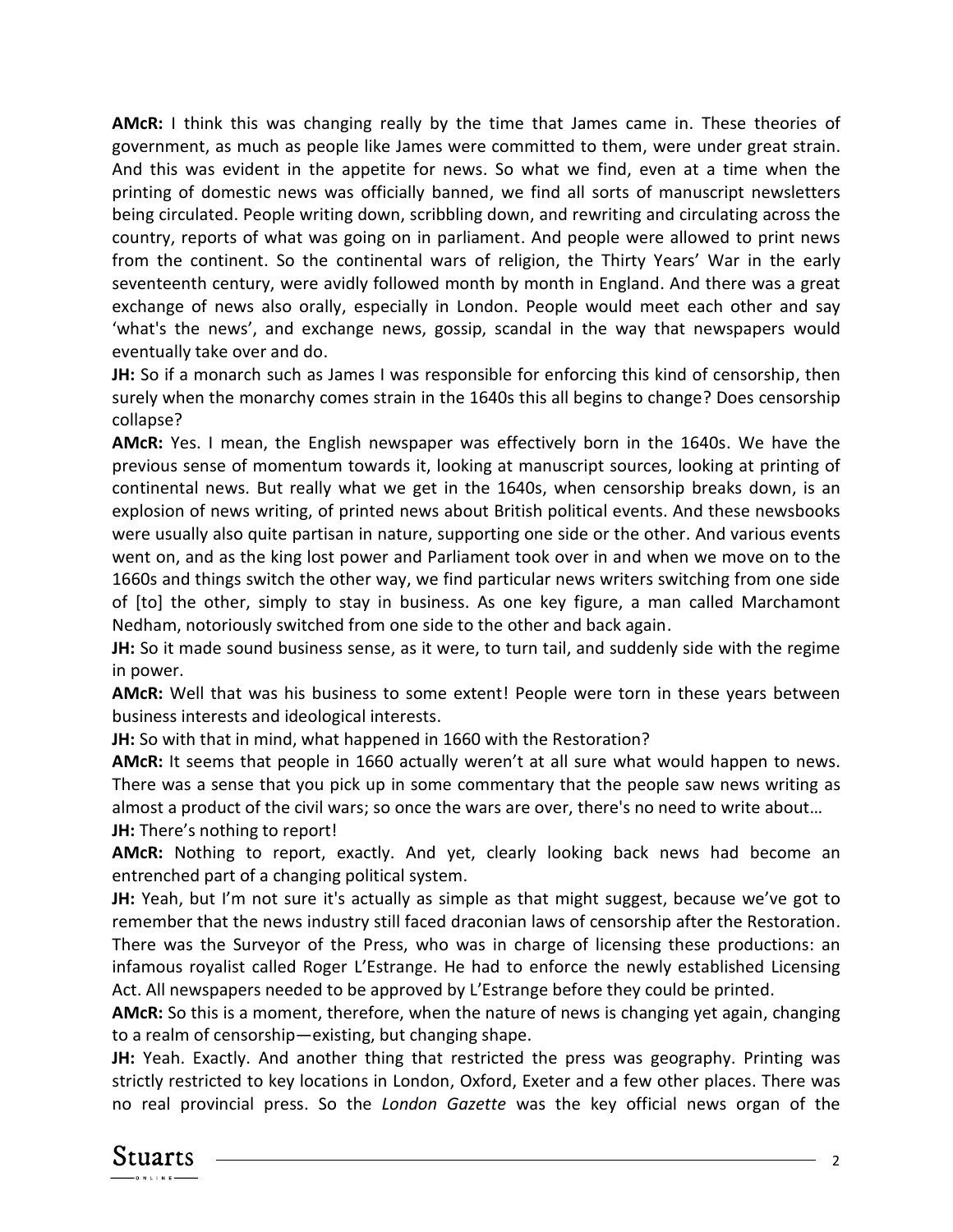government. And sophisticated distribution networks ensured that this paper and quite a lot of other government propaganda was distributed across the country. So in some ways perhaps the nation was unified by access to news. But it was purely a version of current affairs that was endorsed and sanctioned by the government. They can only get hold of official news from London, unless they had a friend bringing back some unofficial party newspapers. So that's an interesting development to consider.

**AMcR:** And then how do things change as time goes on, and as party politics starts to take shape? What's the relation then between news and the development of parties?

**JH:** Well we know today that newspapers are partisan. You get papers that endorse particular political ideologies and it was exactly the same in the late 1670s when Parliament first fractured into parties with the Tories supporting the Stuart establishment and the Whigs supporting proposals to exclude James, the Catholic Duke of York, from the line of succession. And so here we had newspapers emerging in support of either faction: not necessarily official newspapers, not necessarily newspapers that were licensed. So we had illegal news, in some ways. But it wasn't really until 1694 that the link between the press and party politics became so clear, when we had two things happen almost simultaneously. First, the Licensing Act, the primary government instrument of censorship lapsed. Sudden you didn't have to pass things by Roger L'Estrange before you could get them printed. You printed them, and, if the government took offence, then you could be prosecuted later on. But it was still out in the open. Second, and in the same year the new Triennial Act ensured that general elections had to be held at least every three years. So all of a sudden party politics becomes entrenched. The electoral system is far quicker, there is a much greater turnaround of MPs, and all of a sudden newspapers are not just a vehicle for disseminating news. They've become a vehicle for electioneering propaganda.

**AMcR:** So we're getting a sense of the ways in which the development of newspapers was moving through different phases, partly influenced by the development of censorship or the shifts in in practices of censorship. What's happening in what we might call that the final phase of the seventeenth century, when we move into the 1690s even into the 1700s.

**JH:** Well really we get a press that is entirely partisan. You get papers that are entirely supportive of the Whigs: papers such as *The Observator* and *The Review*, and on the other hand we get Tory papers such as *The Post Boy*, *The Rehearsal*. There's even Jacobite papers such as *Mist's Weekly Journal*. These are papers where the editors get prosecuted quite frequently by the government for saying some quite seditious things. But people do it anyway. I think we can take two things away from that. One, it was immensely profitable to say these scandalous things. Occasionally you'd end up in jail, but people wanted to read it and these newspapers sold. But on the other hand, we sort of have to assume that these newspaper editors and reporters and journalists had some ideological commitment to their causes. After all most people wouldn't be willing to risk imprisonment just for a bit of cash. There would have to be some ideological drive, and that's really what drives the press all through the 1690s and early 1700s. So newspapers weren't just driven by money. They were also driven by partisan ideology.

**AMcR:** So this helps us to understand the idea of a 'public sphere'. Something that historians have talked about a lot in the last couple of decades is the idea that this concept of a 'public sphere' took shape certainly in the latter half of the seventeenth century (some people might say earlier) that the idea of a public sphere is a socially inclusive realm which facilitates the free